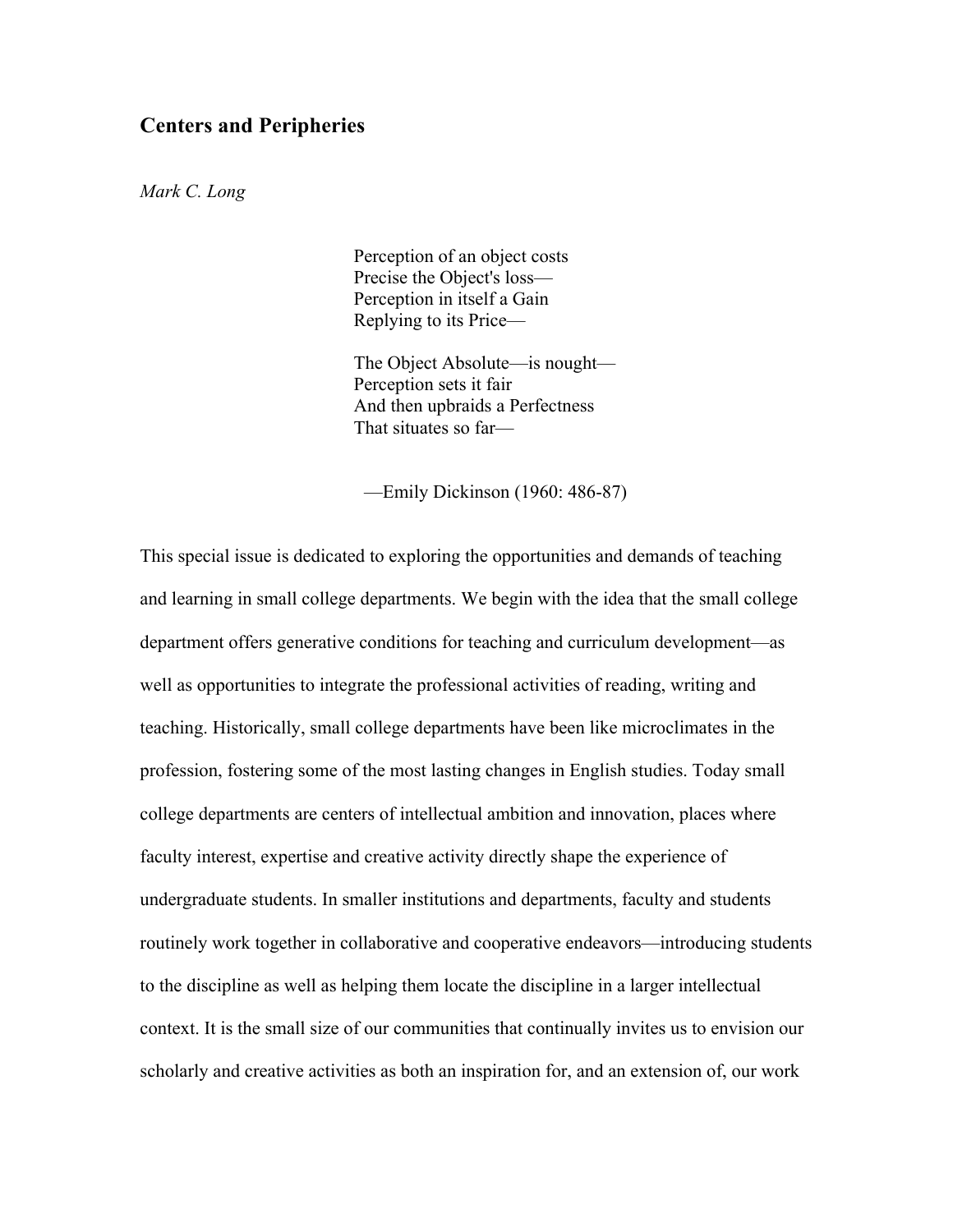with undergraduate students. In fact, our ongoing pursuit of a complementary relationship between teaching and scholarship, while never easy, has generated ways of thinking about intellectual work that might serve the profession at large. We offer this special issue, then, both to investigate what might be possible in the small college department as well as to suggest how these possibilities might inspire comparable intellectual work in other professional and institutional contexts.

#### **Visibility and Value**

The impulse to make visible the intellectual conditions for teaching and learning in small college departments has been present in the profession since at least the mid 1990s. Each year, at the Modern Language Association Convention, the MLA Office of English Programs sponsors annual sessions on the small college department—exploring issues such as balancing teaching and scholarship, collegiality, generalism, professional identity, curriculum and teaching conditions, tenure and promotion. The irony of these gatherings is that most of the people who attend are members of small college departments—and hence the conversation about the intellectual work of small-college faculty and students is visible only to those who were doing it. In remarks that might be said to have garnered broader attention, Nona Fienberg's "The Most of It: Hiring at a Non-Elite College" (1996) took the occasion of the so-called crisis in the job market to highlight the real differences between the desires and values of the research institution and the challenges of new faculty finding themselves in departments and institutions whose primary mission is teaching. And in what would become a much-discussed essay on a phenomenon he called "preprofessionalism," John Guillory (1996: 91), called attention to the relationship between the job crisis and the "desires invested by graduate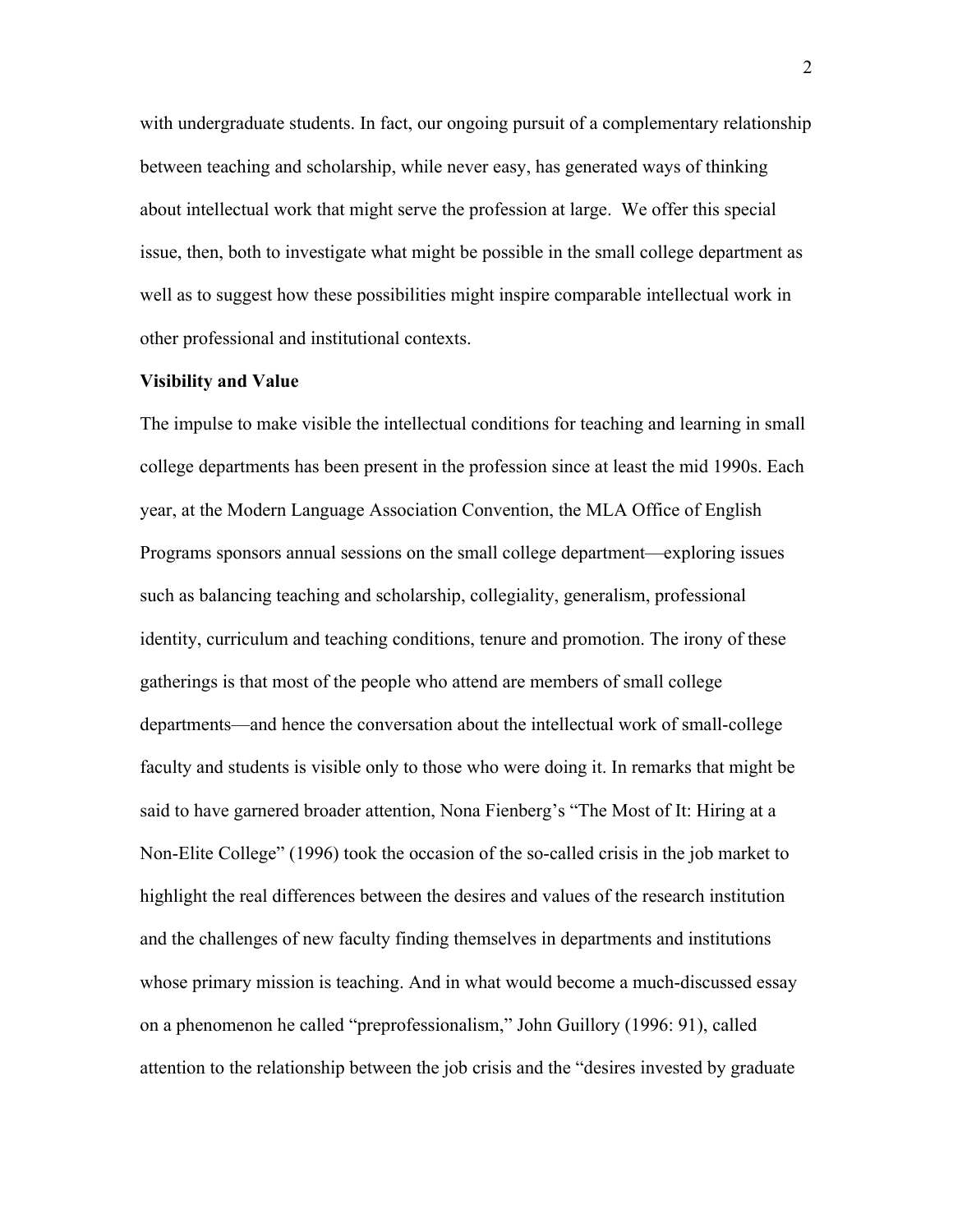students in the profession of literary study." The same year, the MLA Commission on Professional Service released the report "Making Faculty Work Visible: Reinterpreting Professional Service, Teaching, and Research in the Fields of Language and Literature" (1996), a document that explored the sites and dimensions of academic work in an ambitious attempt to rethink the contexts of faculty work.

John Kronick's (1997) elaboration of the problematic relationship between publication and teaching—and the academic commonplaces that perpetuate a system that oddly devalues the intellectual work of learning—explain in part why such searching analyses of the profession seem to have little effect on the way the members of the profession represent their work.**1** In retrospect, the opportunity to use the job crisis as an occasion, as Guillory (1996: 97) put it, to inquire into "the modes of professionalization we have internalized in our practice," has been mostly a peripheral conversation among a minority invested in making visible the nature of work in small college departments. Essays by Donald E. Hall (1998) and David R. Evans (1998), for example, focus on the different worldviews of the graduate school and the small college department, and offer their suggestions for making the transition (and surviving the demands) of what they call teaching-oriented schools.**2**

This conversation about teaching in the small college department in *Profession* centers not merely around *making visible* conditions for teaching and learning but *valuing* those conditions. Whereas larger departments are mostly organized around a general curriculum and faculty specialization, smaller departments, as Wendy Moffat (2003:11) explains, "recognize that the shape of the curriculum is determined in large measure by the interests and expertise of the departments' teachers." The practice of English in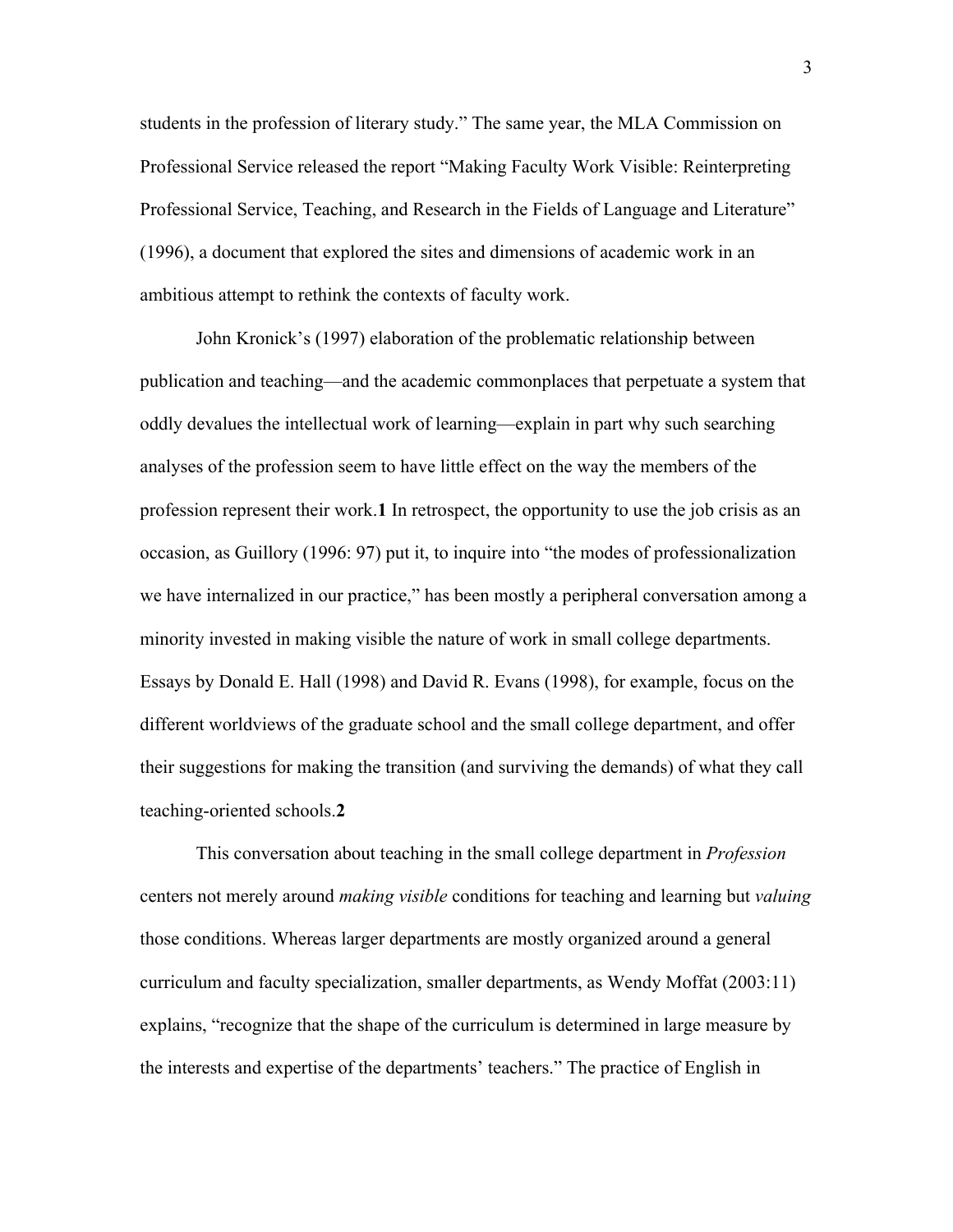smaller departments—situated in schools with primarily undergraduate students—is often quite different; and these departments are always susceptible to change. For just as small college departments can stagnate, a retirement or two, or a new tenure-track line, can lead to a sudden onset of change. Too, one learns in small college departments that thoughtful and timely intervention can lead to lasting changes—and often for the better. As someone intimately familiar with the practices and values of a research-oriented institution, Kathleen McCormick (2003: 50) encourages members of the profession to think beyond what seem to be "the more obvious advantages of working in a Research 1 institution and focus on what has the potential to get lost—for both faculty members and students—in working in an environment that does not see undergraduate education as its first priority." Words like these carry resonance for many of us who teach in smaller settings. Many of us have learned, with McCormick, that "we can't wallow in feeling demoralized by our undergraduates. We have to create to change." We invest more time and more energy to improve the conditions for learning and teaching precisely because our primary professional focus is on the education of undergraduate students. "We put our faith in our undergraduates and in our ability as teachers," McCormick concludes. As many of us have asked at one point or another, what other option do we have?

#### **Rethinking the Center**

Still, it is worth asking, why is it that this thoughtful and ongoing conversation about the intellectual work in small college departments has not refocused more members of the profession on the contexts in which we profess? And why is it that the dominant professional desires and intellectual values continue to locate the majority of teachingoriented institutions on the periphery—places where faculty presumably must teach more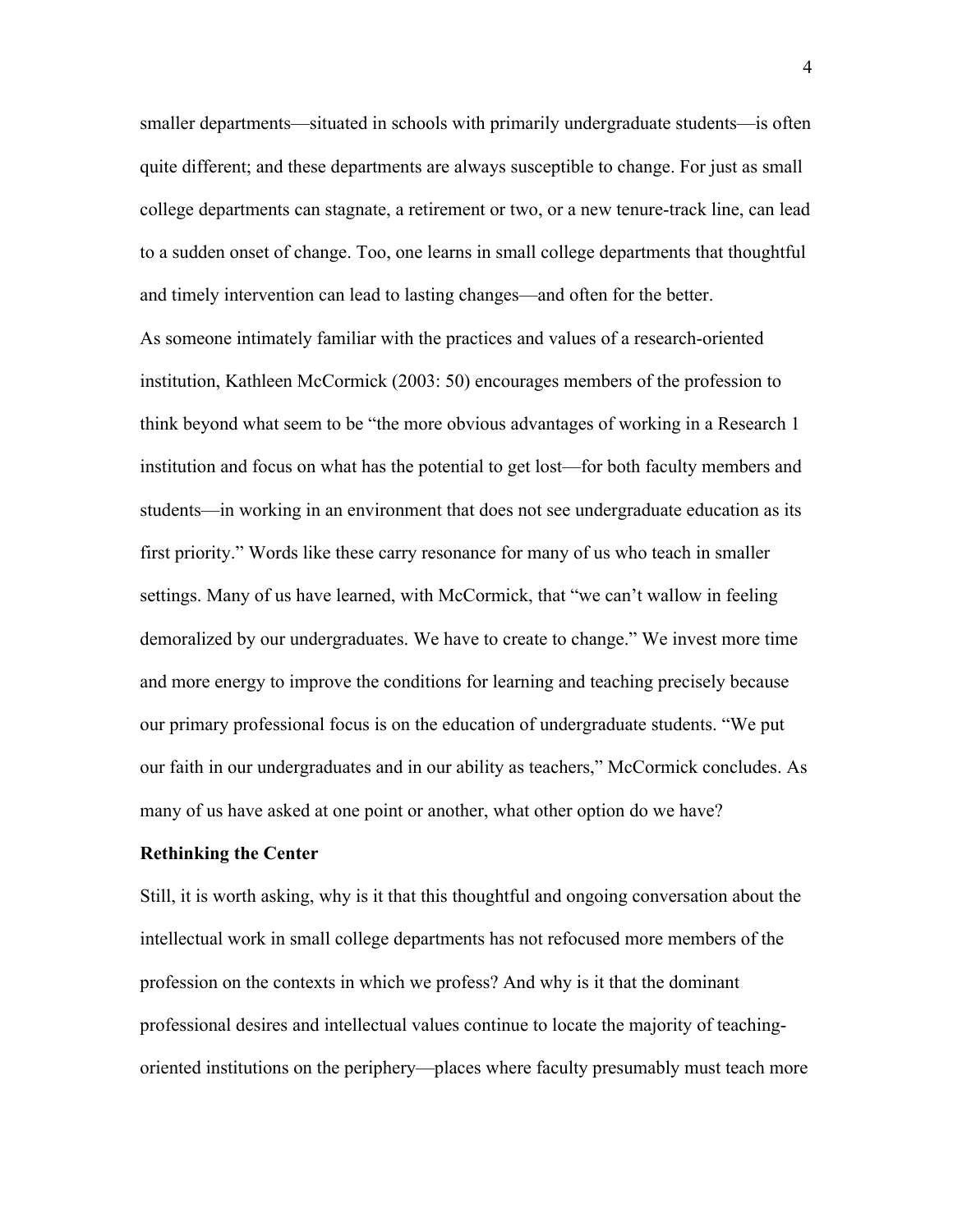classes, publish fewer books and essays, and struggle to remain in touch with their professional colleagues?

One answer is that since the late 1960s the research university has defined the relative value of faculty work in terms of research, teaching and service. Most faculty have in turn quite naturally come to see research and publication, as well as mentoring graduate students, as their primary work. However in a report in *Change*, Jerry Gaff and Leo Lambert (1996: 38 ) point out that while "102 universities produce 80 percent of all U.S. doctoral degrees awarded annually. . . the majority of 'hiring' institutions—liberal arts colleges of varying selectivity, comprehensive universities of different sizes, technical and community colleges, and other special colleges— ... have missions, values, cultures, and conceptions of faculty roles and responsibilities far different from those of doctorate-granting research universities." But once again, in spite of the evidence that we need to broaden the professional perspectives of graduate students, most new PhDs have internalized through research-oriented training a professional identity organized around writing and publication.**3** As increasing publication demands have been internalized and then practiced in a range of institutional types, the privileging of scholarship over teaching has led professors to turn their attention away from the classroom—especially the classrooms of undergraduate students.

This feature of our professional discourse has been raised time and again. George Levine (2001: 17), in the inaugural issue of this journal, imagined a utopia with a reward system that would reflect a "professionwide commitment to the seriousness of teaching."**4** Robert Scholes (2003: 12) argues a stronger case, for the possibility that, in his words, the "prevailing notion of research does not suit us, [for] it intervenes to disrupt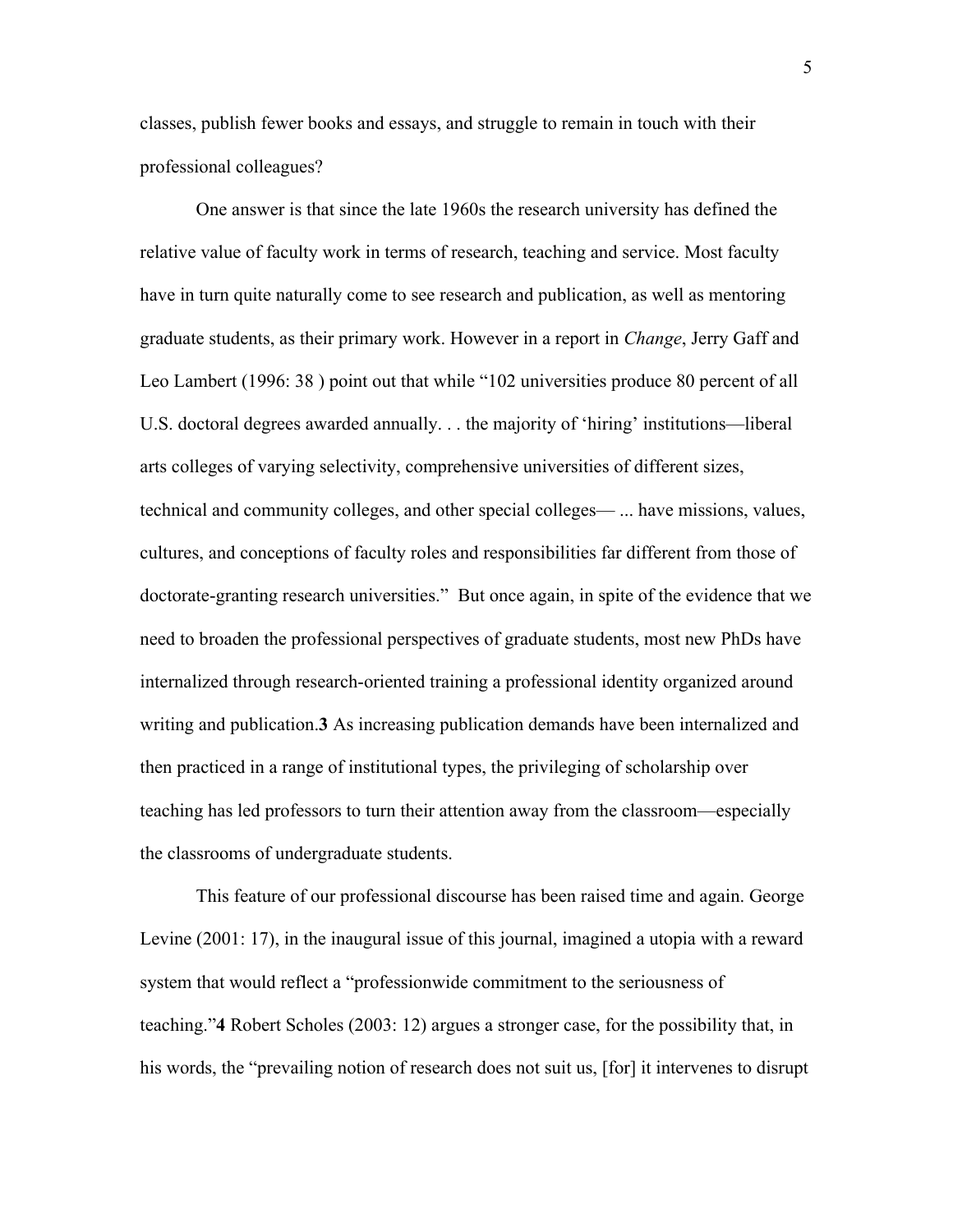the relation between learning and teaching that is proper to humanistic study." Many who teach in departments and institutions less subject to this reductive version of intellectual work will surely welcome such comments from a scholar-teacher like Scholes—whose writing about teaching and learning has refocused attention on the undergraduate students we teach.

And yet in his recent essay "How Scholars Read," John Guillory (2008) demonstrates how these intellectual values have become inseparable from the disciplinary practices of reading and writing. He traces the genealogy of scholarly reading habits in a bureaucratically organized system of scholarship—a system in which the demand for quantity supplants an expectation of quality when the function of scholarly writing is to measure productivity. But the "greater harm in the proliferation of unread or casually read scholarship," Guillory continues, "is the devaluation of teaching, both as the means for transmission of long-standing knowledge and as the first venue for disseminating new knowledge" (17). He then observes that it might make sense to ask the obvious question: "Would it perhaps be healthier in some ways if we scholars taught more and wrote less?" Yet when Guillory has put forth this "immodest proposal" to colleagues he has been "greeted with the stunned silence reserved for the most intolerable social impropriety." This stunned silence and discomfort aligns with the somewhat unsettling fact in the "MLA Task Force on Evaluating Scholarship for Tenure and Promotion" (2006: 29-30) that over 60 percent of all departments surveyed "report that publication has increased in importance in tenure decisions over the last 10 years." Indeed the percentage of departments valuing research above teaching had risen from 35.4 percent to 75.7 percent since 1968. The desire to claim more time to think and write as members of our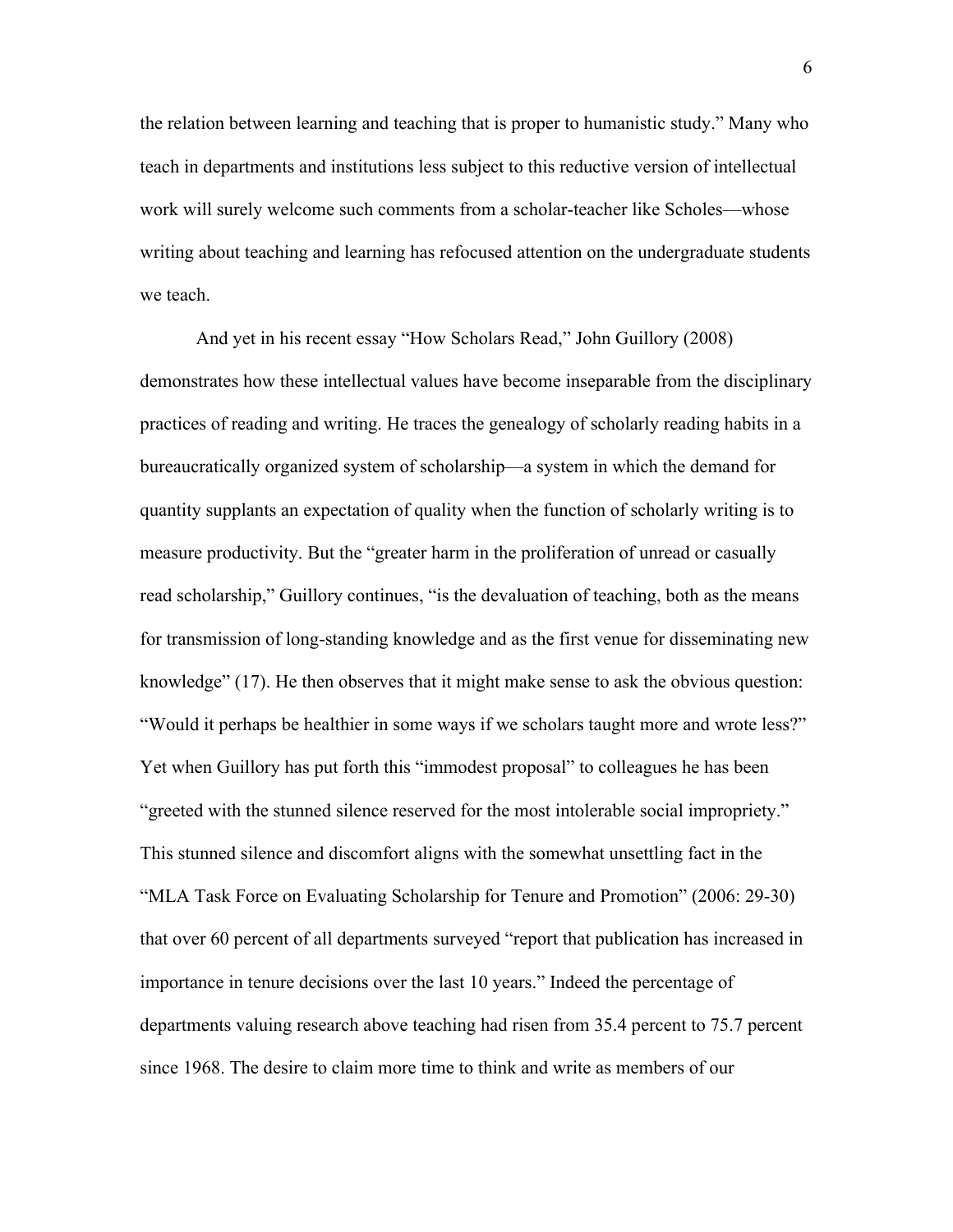disciplinary communities, or so it would appear, continues to flow *from* the larger research-oriented institutions currently structured to sustain cultures committed to the priority of scholarship *to* smaller institutions and departments structured around undergraduate education**.**

#### **Speaking from the Periphery**

Our profession continues to perpetuate a surprisingly parochial discourse that situates the research institution at the center of intellectual production, value and prestige. This spatial configuration obscures the realities of a complex system of postsecondary and secondary education made up of four-year liberal arts and comprehensive colleges, community colleges, two-year colleges and public as well as private universities. The larger problem, however, is that this discourse defers the inevitability that, in one way or another, we confront the challenge of the negotiation of this multiplicity.**5** For better or worse (mostly worse), the view of an academic career outside the research-oriented university remains embedded in a fiction about our professional life. The consequence is that, for better or worse (again, mostly worse), too many graduate students, among those fortunate enough to find a job, struggle to adapt to the demands and expectations of a foreign intellectual culture. As Ed Folsom (2000: 9) bluntly puts it, the graduate-school version of being a research professor too often creates a situation in which new PhDs develop a "sense of a career that is in decline before it even begins."

This special issue of *Pedagogy* offers a different place to begin. We set out with the simple idea that if the current-traditional conception of the discipline has rendered a great deal of the work of the profession invisible, then it would make sense to talk more about what our colleagues are actually doing outside the doctorate-granting institution.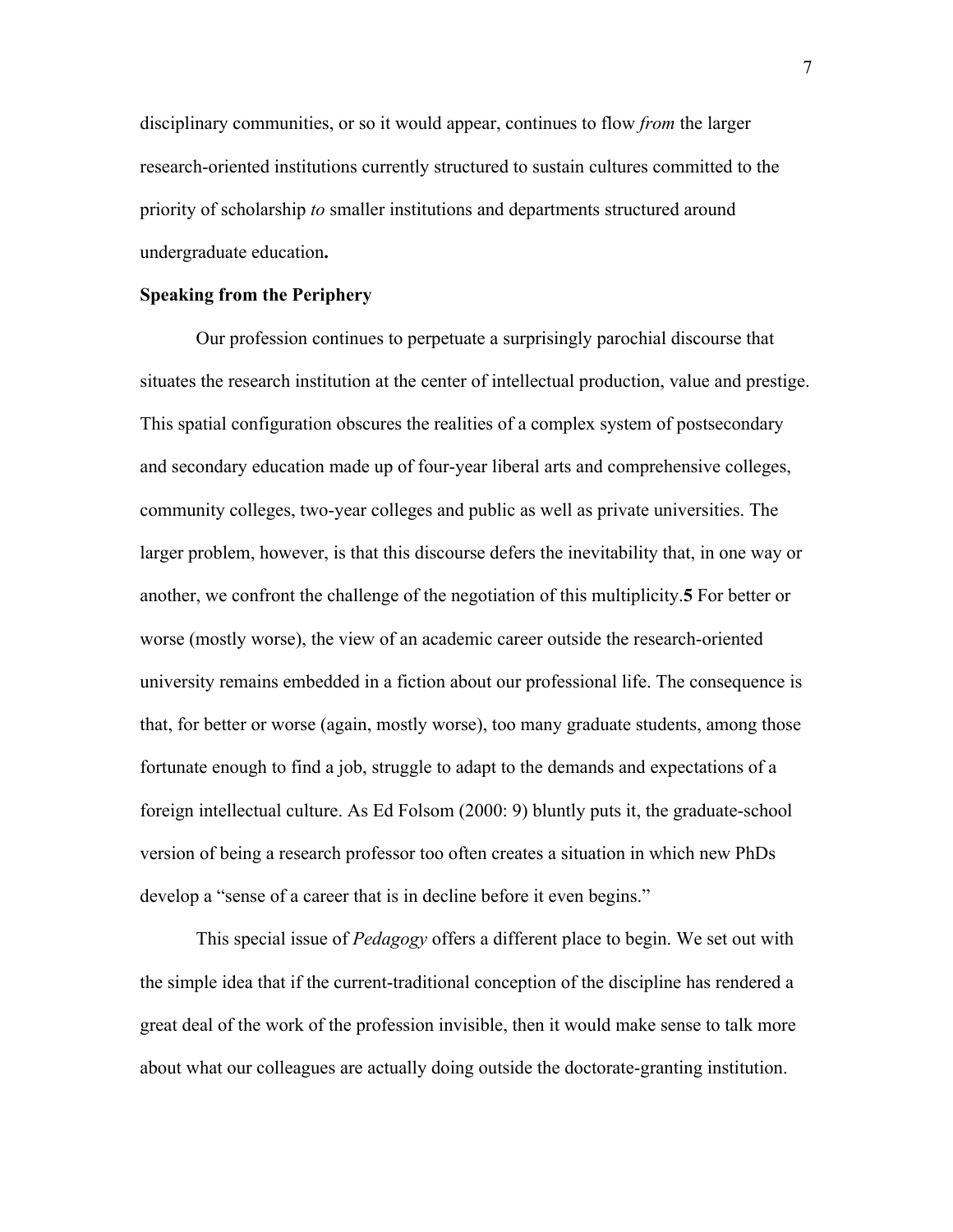The authors in this special issue demonstrate how their intellectual lives have been shaped by where they teach. Refusing to accept the limitations of working on the periphery of the profession, these authors have found (and, in many cases, created) vibrant centers of intellectual life. Small college faculty have learned to improvise, using the dominant discourse of the profession, by fashioning effective ways of teaching, building curricula; and they have created opportunities for valuing collaboration and balancing the demands of reading, writing and teaching.

We can learn from these stories. For these narratives can help us to deconstruct the dominant professional discourse that locates the research institution at the center and all others institutions on the periphery. In his smart and spirited response to the recently released "MLA Task Force on Evaluating Scholarship for Tenure and Promotion," Dana Ringuette (2008) offers an example of this kind of critical work. He points out that the summary recommendations of the Task Force will be read quite differently by those who work in departments doing the very things the Task Force recommends. At my institution, to take one example, we have aligned our standards for faculty evaluation with the mission, values and practices of our institution; we have therefore long abandoned the reductive conflation of scholarship with publication; we have revised our standards for promotion and tenure to reflect the intellectual work our faculty do; our standards for promotion and tenure are published and visible to junior faculty; we conduct faculty evaluation without depending upon the judgment of presses or outside evaluators; we value teaching and service in both promotion and tenure reviews; and we value collaborative intellectual work as a contribution to the profession as well as the to the public that supports our work.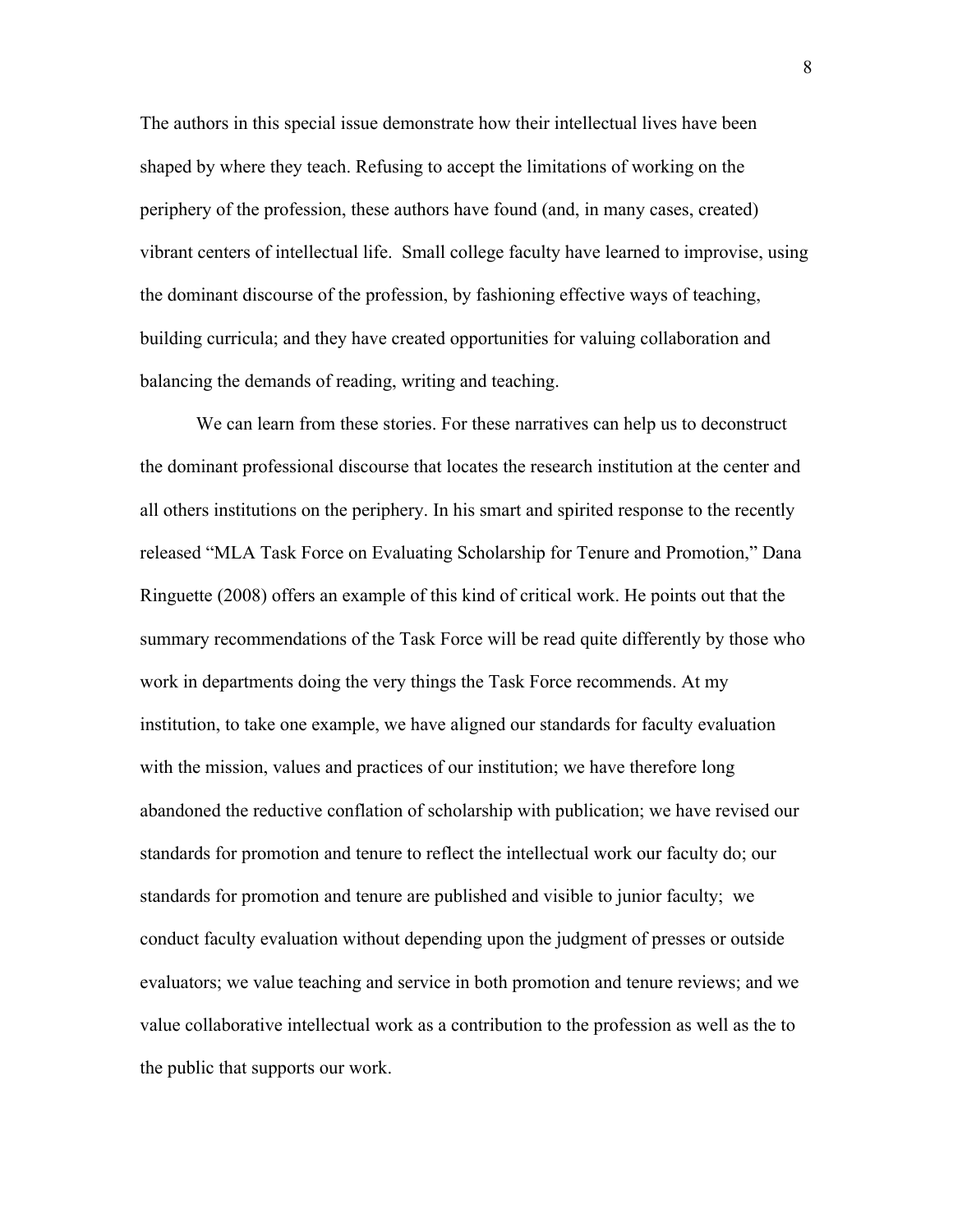But if we accept that standards and practices differ across institutional missions and types, how do we break from the ways of thinking that marginalize these differences? Ringuette tenders a simple and sensible proposal: a more searching and inclusive conversation of "what it means to be primarily a teacher in a community of research, writing, and scholarly exchange" (190). Consider how most of us think about the twoyear college, for example. Reread Mark Reynolds's (1998: 37) essay "The Intellectual Work of Two-Year-College Teaching," published in *The ADE Bulletin,* that begins by saying that some who read his title will undoubtedly "think they have encountered a good oxymoron, finding 'intellectual' and 'two-year college' in the same context." Go back and read our Roundtable review of *The Profession of English in the Two-Year College,*  edited by Reynolds and Sylvia Holladay-Hicks (2005); or revisit the spirited Commentary "In the Land of Cited" (2006: 402), in which Howard Tinberg questions the failure to represent in our professional discourse a substantial percentage of its members, arguing that "until the work of the 'other half' of our profession is read and recognized, any talk of border crossing is at best premature and at worst an illusion."

Representing more fully what we do will require us to move beyond general claims for teaching as a form of scholarship and decontextualized arguments about the value of teaching. Instead we need to shift our focus to the local histories of institutions where we can learn what the profession is doing beyond our inevitably parochial point of view. In fact, I have chosen the essays in this special issue of *Pedagogy* in part to represent the range of institutions that fall within the category of the small college department. The contributors to this special issue represent two private, selective institutions, Macalester College and Dickinson College; the University of North Carolina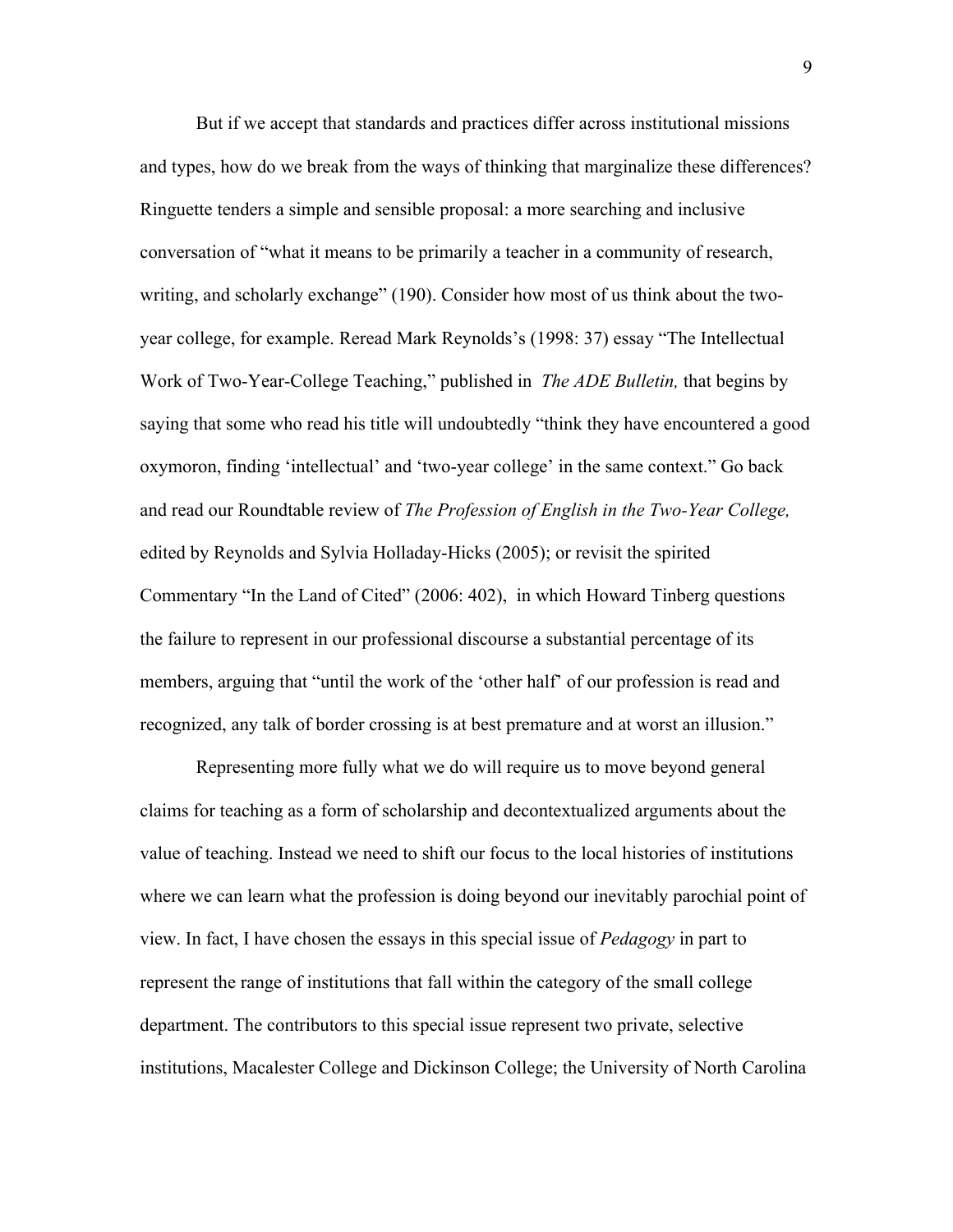Asheville, a public liberal arts college; a Christian liberal arts institution, Wheaton College; a branch campus of a large state system, SUNY Purchase; and a comprehensive Catholic institution, Marywood University. These institutions differ in how they determine, among other things, how faculty organize their time in the office and classroom, the nature of their interactions with students, and their collaborations with colleagues beyond their home departments; they show how the size of a department (and its particular configuration) significantly impacts the organization of the curriculum, as well as the courses faculty teach; and, because the curriculum is in part structured around whether faculty teach undergraduate and/or graduate students, as well as teaching loads and assignments, these local conditions have everything to do with how faculty think about their professional lives.

The opening sentence of Wendy Moffat's essay "Innovation and Collaboration in the Small College Department" articulates a warrant for the arguments in all of the essays that follow. "Size matters."**5** As Moffat explains, while small is a relative term, it is also true that small college department faculty must rely on one another—to collaborate, or *labor together*—in an ongoing improvisation amid the onrush of competing demands on one's time. Demands and time are at the core of Margaret Downes's assessment of the teaching conditions of the public liberal arts college—an institutional category that encompasses a range of colleges whose missions and values reflect their commitments to the liberal arts and their role as state-supported public institutions. "'Enough! Or too much': The Blakean Paradox of the COPLAC English Department" offers a view of small college departments as potential models of community, where a delicate but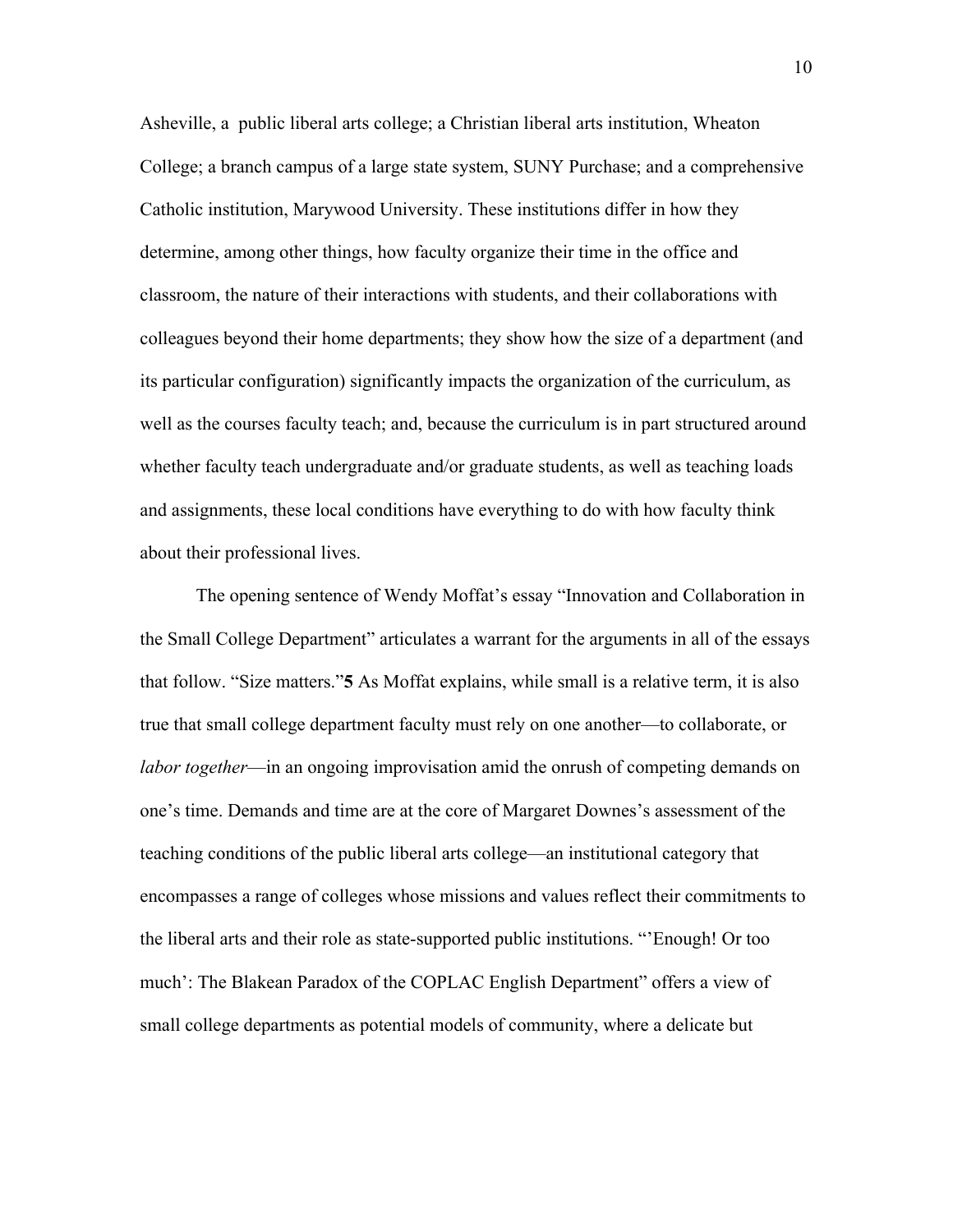necessary sense of ownership underlies the ongoing cycle of contraries that characterize the kind of struggle and progression we experience every day.

Of course an exclusive focus on size can obscure the significant similarities between research- and teaching-oriented institutions, or among institutions of similar mission and size. These complexities of categorization are palpable in Jeffry C. Davis' "A Profession of Blended Beliefs: English at a Christian Liberal Arts College." Davis explores the place of the small Christian liberal arts college in the predominantly secular guild of English studies. Davis calls on the words of Wayne Booth to explore the place of stories in our professional lives—both as a gathering place for acknowledging the pluralism of our intellectual communities and for generating a rhetoric of justification for the humanities. A profession of blended beliefs is alive in the personal narrative of Stuart Y. McDougal, whose "The Remaking of a Small College English Department" traces a distinguished professor's move from the University of Michigan to Macalester College in Minnesota. McDougal's experiences creating a new department at Macalester highlights the risks and the opportunities of building a department in which the humanities are at the intellectual center of the life of a highly selective college that maintains high standards for both scholarship and teaching.

Kathleen McCormick also speaks from her experiences at research- and teachingintensive institutions. Her co-written essay "Here Comes Everybody: An Epistemic and Inclusive Approach to Teaching *Ulysses"* describes an innovative and labor-intensive pedagogy focused on student learning. McCormick and her former student and co-author Melissa Shofner tell the story of a classroom on James Joyce that makes of use of George Hillocks's epistemic classroom. Their dialogic narrative elaborates in detail the

11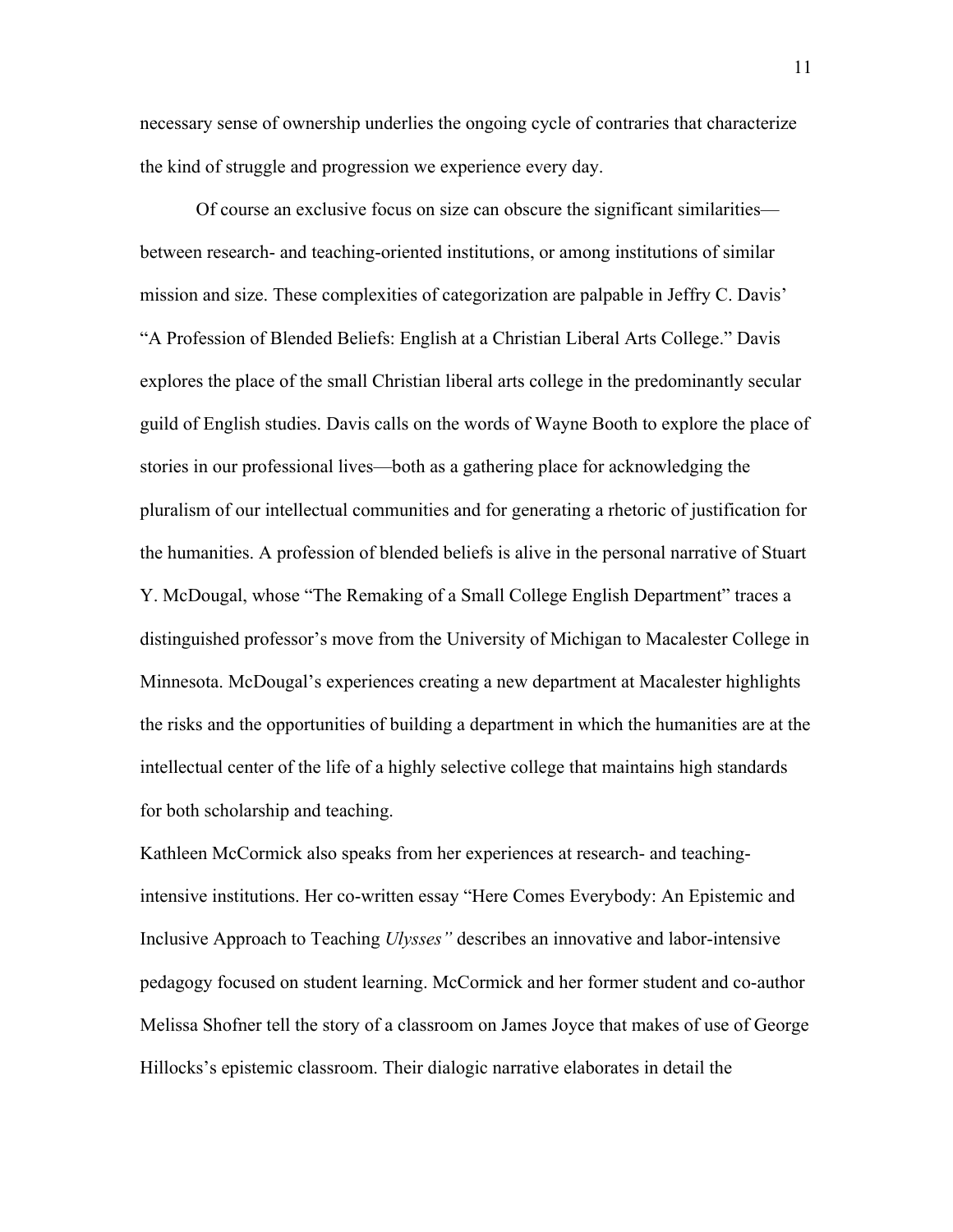possibilities for extending the scope and intensity of a classroom focused on selfmotivated student inquiry. Finally, William Conlogue's essay,"Where I Teach," offers an account of the changing conditions for teaching and learning in a small college department. Conlogue's narrative chronicles the incremental changes in the faculty and curriculum as a small college department becomes a small university department.

## **Towards a Discourse of Eccentricity**

Working on this special issue had led me to a modest recommendation: we need to be a little more eccentric. A more eccentric perspective on teaching and learning would ask us to see our profession as more than the institutions where we read, write and teach. Our eccentric perspectives would help us to imagine the complexities and complications of other programs and institutions, as well as open us to imagining forms of intellectual work that differ from our own. What we would gain would be the capacity to really value the work of others as part of our common intellectual work.

A discourse of eccentricity would reconfigure every college and university as one among many institutional types, with necessarily different conditions for scholarship and teaching. Acknowledging and valuing difference—here in terms of institutional mission and size—would establish multiple centers, and consequently margins, from which to speak.**6** Further valuing institutional difference would in turn enrich our common sense of purpose and offer pathways to alternative pedagogical innovations, curricula, and definitions of faculty work. Our professional discourse might then incline more towards intellectual engagement and collaboration rather than isolation and separation. What if we were to consider gathering perspectives from other institutional sites in subsequent issues of this journal? It would be instructive, for example, to bring together essays on teaching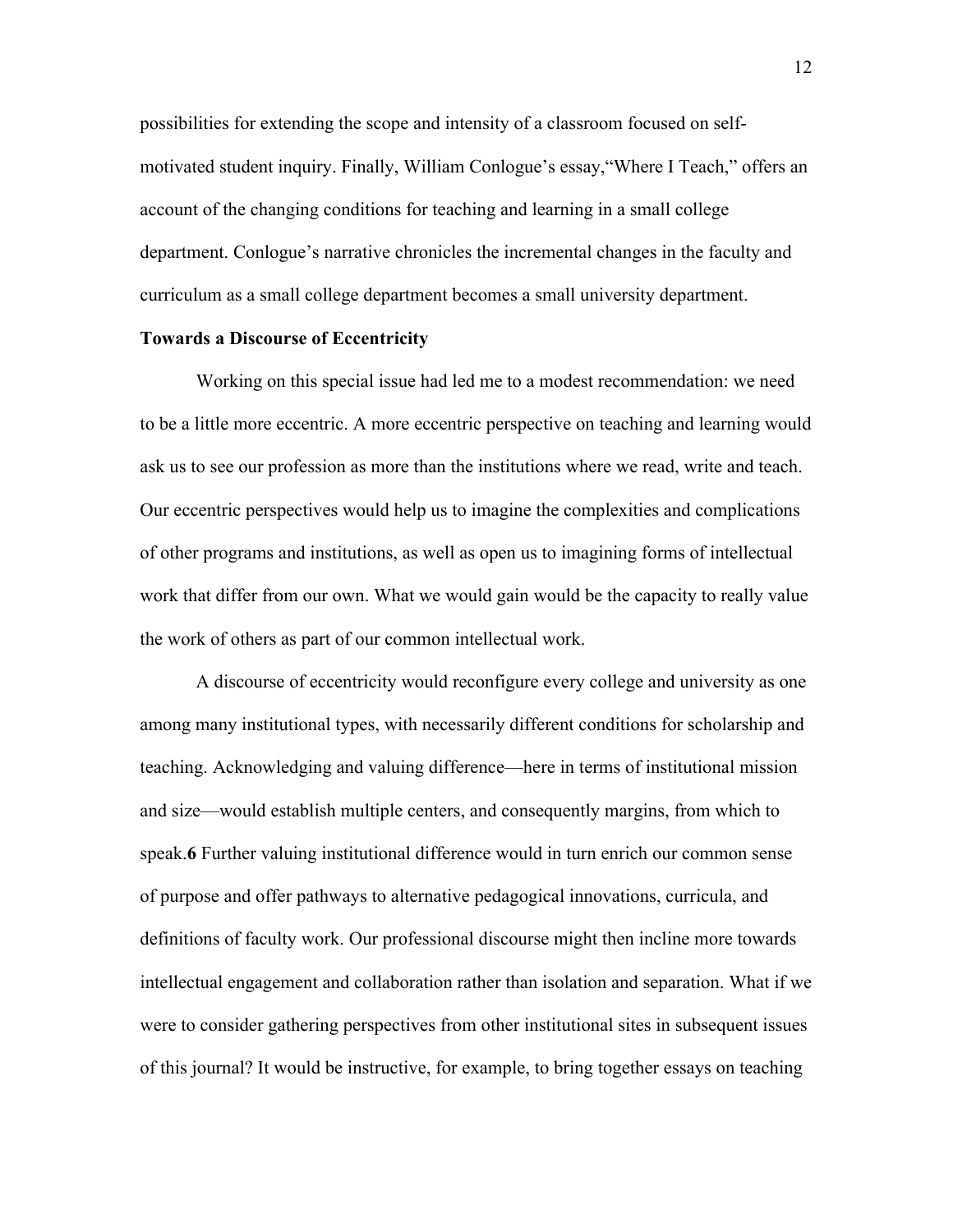from those who professional lives are determined by the mission and values of the research institution. It would be interesting, too, for *Pedagogy* to organize a special issue on the community college, the comprehensive university or the two-year college.

But for now, in this issue, we will think small. One of my hopes is that this special issue will make a contribution to and understanding of the discipline and the ways we practice the disciplinary activities of reading, writing and teaching. I also hope that our modest gesture might lead to more challenging questions about the integrity of our intellectual work. What might it mean to place teaching at the center of our intellectual lives? How might we conceptualize teaching as the enabling condition of faculty work? What possibilities emerge in genuinely understanding English studies as a discipline, and as a profession, with the research university as one among many centers where teaching and learning take place?

### **Notes**

I would like to express my gratitude to Lawrence Moe, of Metropolitan State University, and John Ottenhoff, formerly of Alma College and currently Vice President of the Associated Colleges of the Midwest, who for many years co-organized the small college session at the Modern Language Association (MLA) convention, and who generously invited me to be a part of the conversation. I would also like to acknowledge the work of David Laurence of the Office of English Programs at the MLA, who has supported the MLA small college session since its inception, and my colleague and dean, Nona Fienberg, who knows better than anyone that institutions (and professions) are always open to change by people who work together to make them better.

1. "The interdependence between publication and teaching is easy to proclaim but difficult to determine," observes Kronik (1997: 161). "So let's confess why we publish. We publish partly because the system assumes that we will and because if we want to get ahead—or in some cases keep our jobs—we have to. We publish partly because of human fraility and vanity, because it feeds our egos to see out names in print, and as we rush to our colleagues' footnotes and indexes and bibliographies in pursuit of our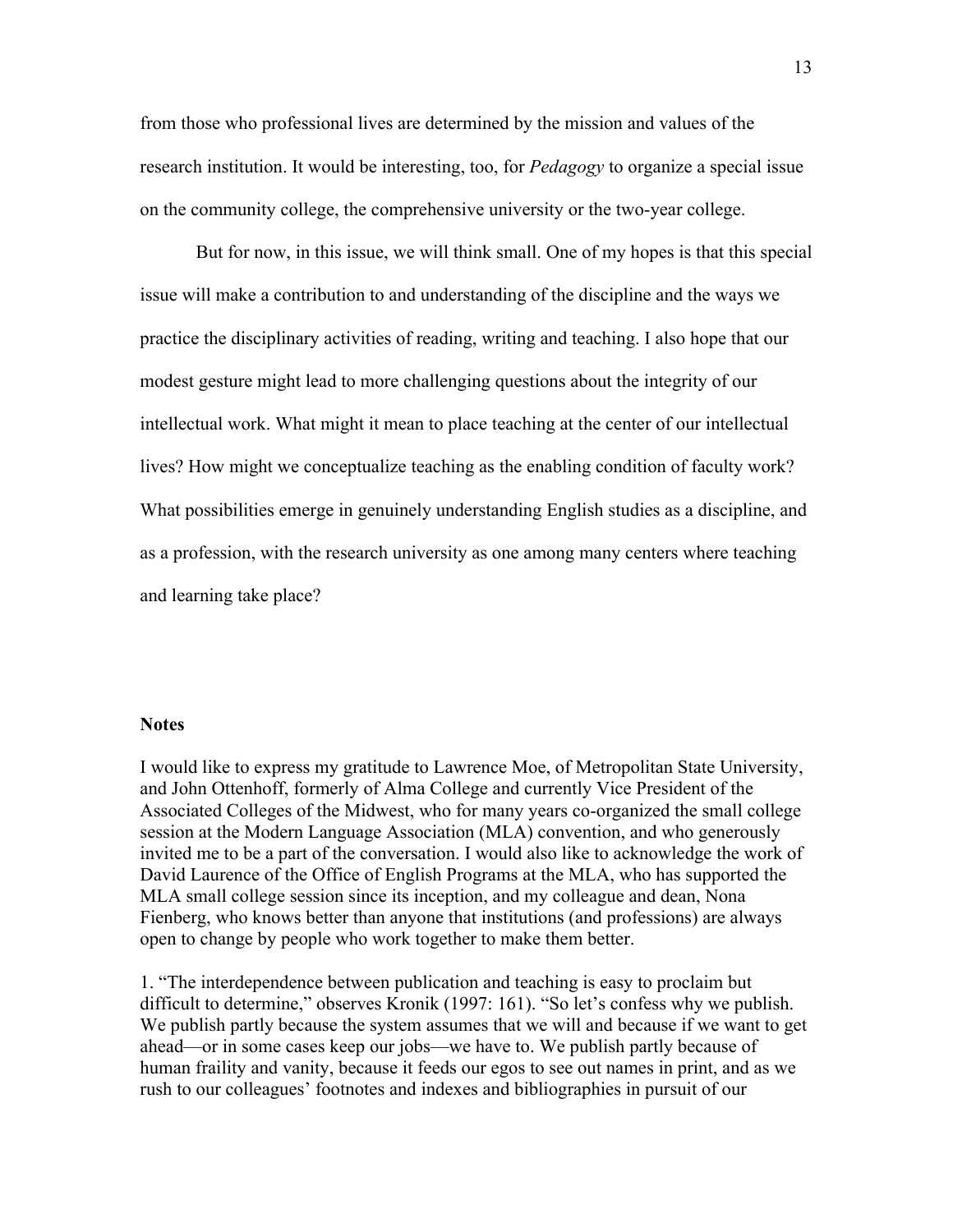legitimation, we forget that only a minimal percentage of work in the humanities is ever cited and that even that fraction is ever so ephemeral, quickly superseeded."

2. See Botshon and Senier (2000) for a thoughtful response to Hall and Evans as well as Hall's and Evans's "Responses to Lisa Botshon and Siobhan Senier" (2000).

3. For a brief but useful historical overview of changing requirements for tenure and promotion see the "The Final Report of the MLA Committee on Professional Employment." The Report (2007: 36-37). calls attention to what the authors call a troubling "disparity between the expectations and assumptions about college teaching that most graduate programs inculcate in their PhD candidates and the actual work most of those candidates will do once they leave the research-oriented PhD-granting institutions where most of them have studied." Cheryl Glenn observes in the Report that in the United States "over 90% of English programs and most likely between one-half and two-thirds of the total number of professorial-rank appointments are located outside doctorate-granting research institutions." In turn, graduate students imagine their identities as teachers and scholars by absorbing a narrative of professional success that is at odds with the mission and values of hiring institutions. For a clear expression of the difficulties of moving from the graduate school to teaching institutions, and aligning individual and institutional expectations, see Botshon and Senier (2000).

4. In his recent "Presidential Address 2008", Gerry Graff (2009: 728) asks that we move beyond the familiar argument that teaching is not valued and make the case that "the way we *think about* teaching needs to change." One such change would be to examine more carefully what Marshall Gregory (2008: 121) calls the "powerful instinct to conflate good teaching and a maximum coverage of disciplinary knowledge." Both Graf and Gregory affirm the importance of scholarly work and the significance of disciplinary knowledge. But they are less confortable with the ways of thinking about teaching that follow. "The confused notion that most of teaching is wrapped up in how well one knows one's materials," writes Gregory, "is a pernicious influence on undergraduate education, and new teachers need to become unconfused about it before they can become effective."

5. Recognizing this hierarchy of value in their own classifications of doctoral, masters, baccalaureate institutions, the Carnegie Foundation (2009) recently revised its classifications to acknowledge the size of an institution. Carnegie recognizes the doctoral, masters and baccalaureate institutional categories reinforce the fiction that the best academic jobs are in larger doctorate-granting institutions where research and publication is the primary focus, and where working conditions are organized to help individuals pursue scholarly projects in specialized fields of inquiry. They name size as "probably the most influential omitted variable in the 1970 classification framework."

6. The argument that institutional placement determines one's experiences and perspectives has become more prevalent in recent years. For instance, Emily Isaacs's argument in "Teaching General Education Writing: Is there a Place for Literature" (2009) is directed primarily toward faculty and curricula at comparable comprehensive universities. She concludes, astutely, that arguments "based on one's experiences and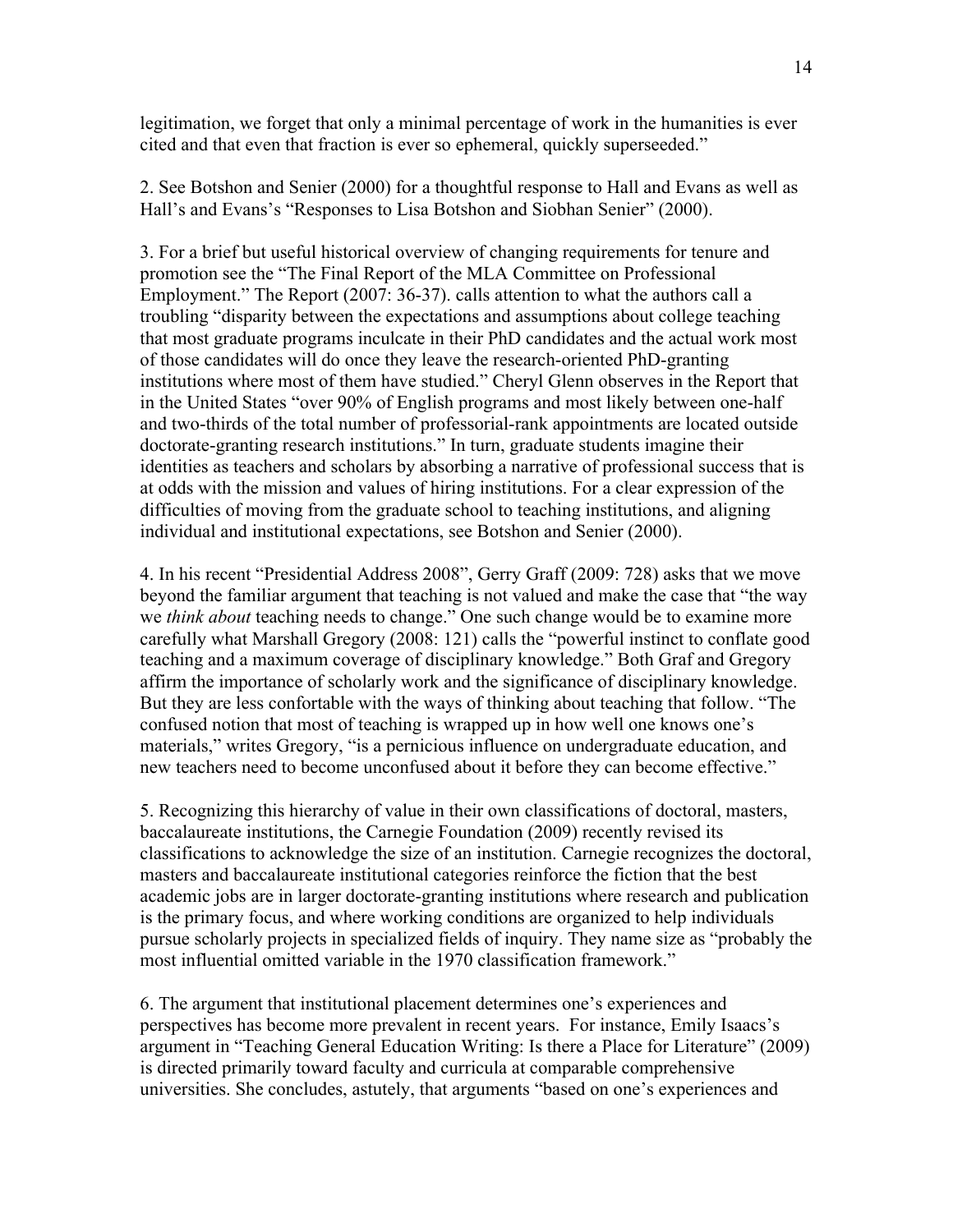observations are necessarily influenced by institutional placement, [and that] it is time that we observe the fact that most of the arguments about divorcing English and giving up on collaborating with literature faculty on first-year writing courses are made by individuals at research institutions" (116). This kind of awareness is precisely how we should be thinking about the issues that concern us—whether specific methods and practices of interdisciplinary courses, for example, or broader issues such as the relation between teaching and scholarship. For a recent collection of essays that takes as its subject diverse perspectives on institutional placement, see Murphy (2008).

## **Works Cited**

Botshon, Lisa and Siobhan Senier. 2000. "The 'How To' and its Hazards in a Moment of

Institutional Change." *Profession*. 162–72.

"The Carnegie Classification of Institutions of Higher Education." The Carnegie

Foundation for the Advancement of Teaching.

http://www.carnegiefoundation.org/classifications/index.asp (accessed 5 May

2009)

Evans, David R. 1999. "Small Departments and Professional Desires." *Profession*. 204–

13.

\_\_\_\_\_. 2000. "Response to Lisa Botshon and Siobhan Senier." *Profession*. 172–75.

Fienberg, Nona. 1996. "'The Most of It': Hiring at a Nonelite College" *Profession* 73-78.

- Folsom, Ed. 2000. "Degrees of Success, Degrees of Failure: The changing Dynamics of the English PhD and Small College Careers." *ADE Bulletin* 126: 7-11.
- Gaff, Jerry G., and Leo M. Lambert. 1996. "Socializing Future Faculty to the Values of Undergraduate Education." *Change* July-Aug.: 38-45.
- Graff, Gerald. 2009. "Presidential Address 2008: Courseocentrism." *PMLA* 124.3. 727- 43.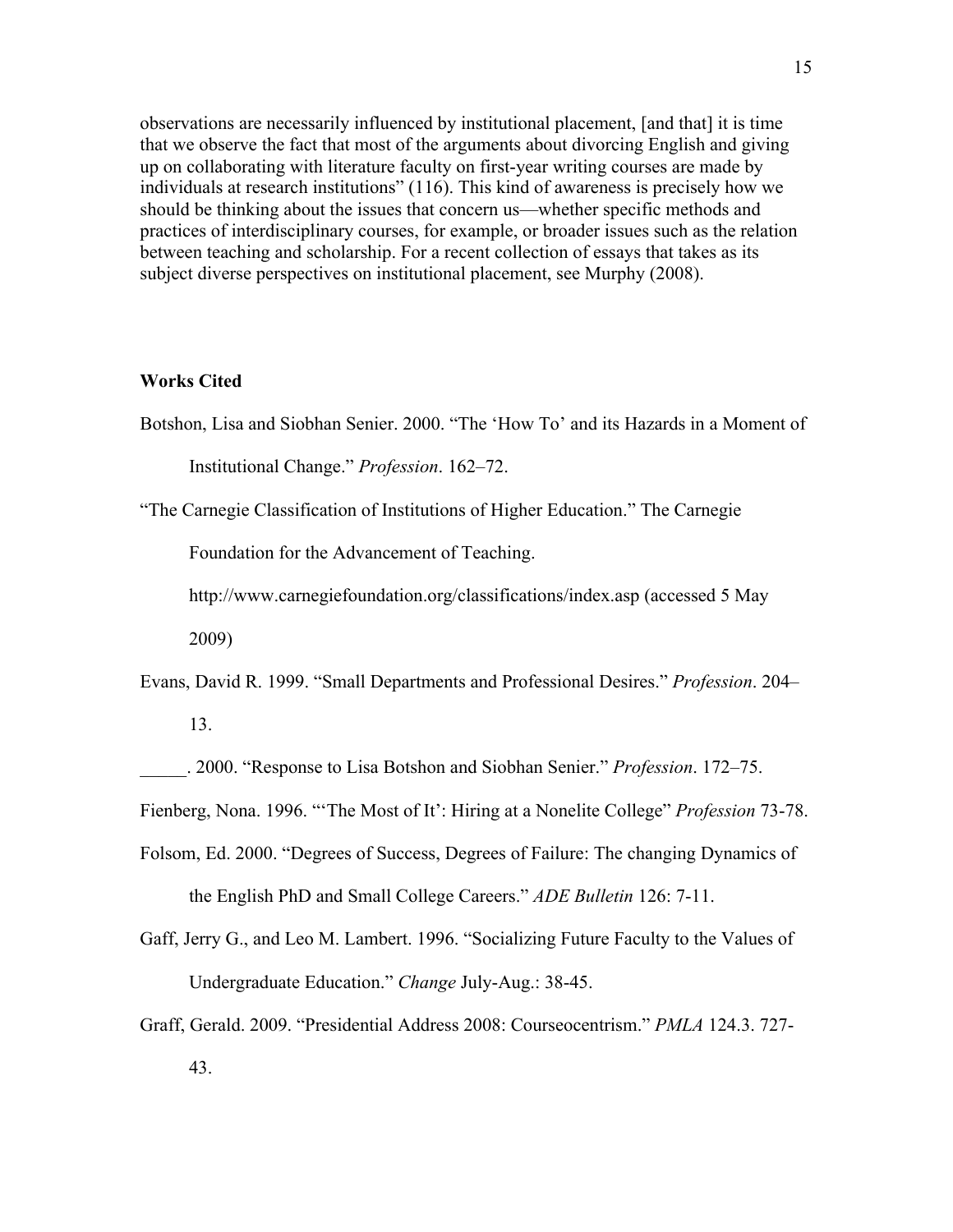- Gregory, Marshall. 2008. "Do We Teach Disciplines or Do We Teach Students?" *Profession*. 117-29.
- Guillory, John. 2008. "How Scholars Read." *ADE Bulletin* 146. 8-17
- \_\_\_\_\_. 1996. "Preprofessionalism: What Graduate Students Want." *Profession.* 91-99.
- Hall, Donald E. 1999. "Professional Life (and Death) under a Four-Four Teaching Load." *Profession*. 193–203.
- \_\_\_\_\_. 2000. "Response to Lisa Botshon and Siobhan Senier." *Profession*. 175–77.
- Isaacs, Emily. 2009. "Teaching General Education Writing: Is there a Place for Literature." *Pedagogy* 9, no. 1: 97-120.
- Johnson, Thomas H., ed. 1960. *The Complete Poems of Emily Dickinson.* Boston: Little Brown.
- Kronik, John W. 2007. "'My Teaching and My Work': The Conditions of Professing." *Profession* 159-67.
- Levine, George. 2001. "The Two Nations." *Pedagogy* 1, no. 1: 7-20.
- Reynolds, Mark. 1998. "The Intellectual Work of Two-Year-College Teaching." *ADE Bulletin* 121: 37-40.
- Reynolds, Mark and Sylvia Holladay-Hicks, eds. 2005. *The Profession of English in the Two-Year College.* Portsmouth, NH: Boynton/Cook.
- MLA Committee on Professional Employment. 1998. "The Final Report of the MLA Committee on Professional Employment." *ADE Bulletin*. 27-45.
- MLA Commission on Professional Service. 1996. "Making Faculty Work Visible: Reinterpreting Professional Service, Teaching, and Research in the Fields of Language and Literature." *Profession* 161-216.